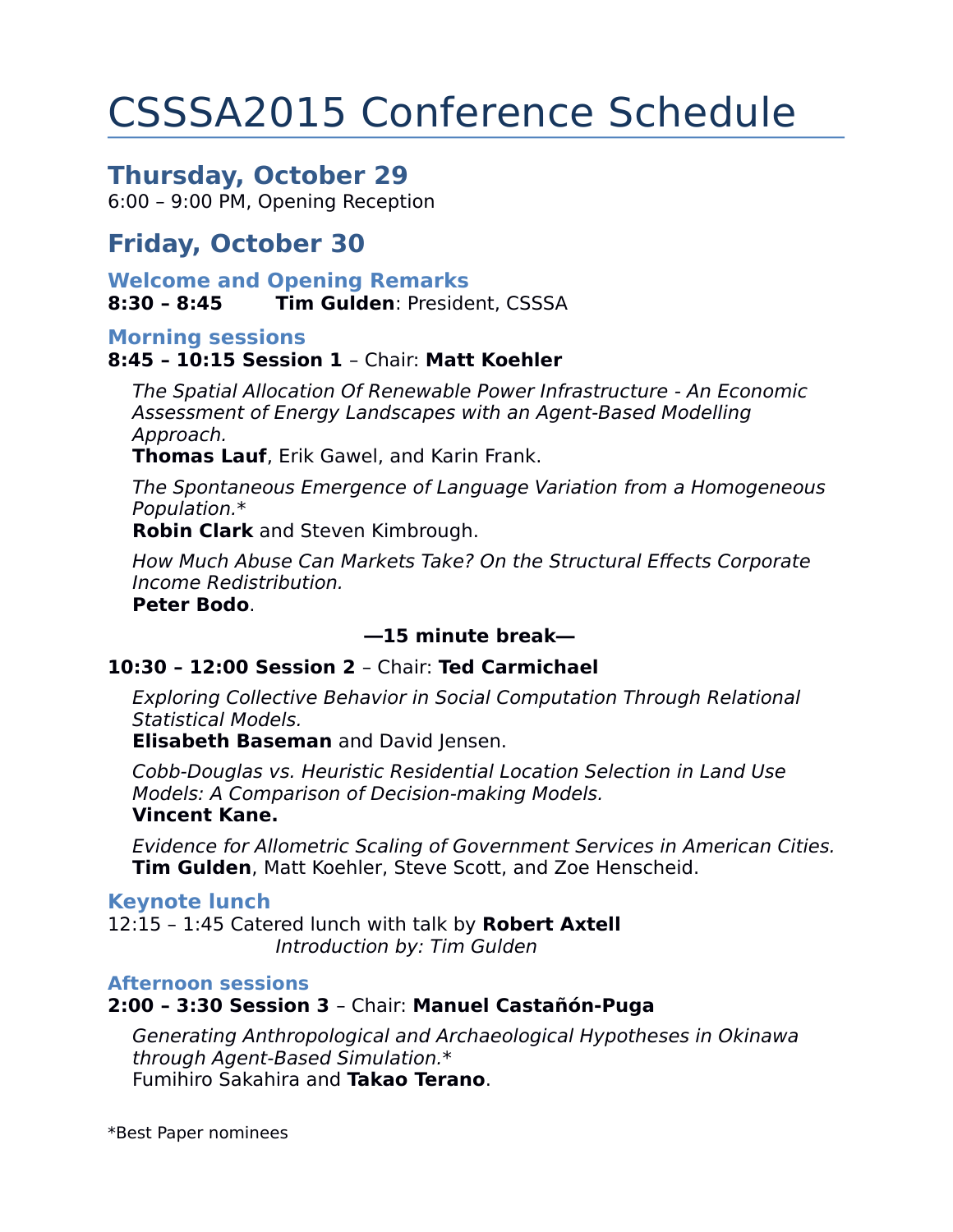Archaeology Encounters the Agent. Wendy H. Cegielski and **J. Daniel Rogers**.

Using an Urban Growth Simulator for Ensenada City Public Policy Analysis. **Javier Sandoval**, Manuel Castañon Puga, and Carelia Gaxiola.

### **―15 minute break―**

## **3:45 – 5:15 Session 4** – Chair: **Caroline Krejci**

An Agent-Based Model of Innovation in Organ Transplant Data. **David Dixon** and Sarah Stith.

An Agent Based Approach to Study Incubation in Innovation Ecosystems. Ivan Garibay, Mustafa Akbas, **Chathika Gunaratne**, Ozlem Garibay, and Thomas O'Neal.

Social Learning Strategies, Network Structure and the Exploration-Exploitation Tradeoff.\* Daniel Barkoczi and **Mirta Galesic**.

### **Banquet**

**6:00 – 9:00** Conference banquet with talk by **Geoffrey West** Introduction by: Mirsad Hadžikadić

# **Saturday, October 31**

### **Morning sessions**

## **8:30 – 10:00 Session 5** – Chair: **Elisabeth Baseman**

The Effect of Expertise in Norm Formation. **Ozgur Aydogmus**, **Hasan Çağatay**, Erkan Gurpinar, and Fuat Oguz.

Towards Decision Making Systems from Data Ethnography for Agent-Based Simulation using Computational Intelligence.

**Ray Parra**, Manuel Castañón-Puga, and Carelia Gaxiola-Pacheco.

Evolutionary Computation Applied to Agent-Based Simulation Modeling of Climate and Social Dynamics.

**Jeffrey Bassett** and Claudio Cioffi.

# **―15 minute break―**

# **10:15 – 11:45 Session 6** – Chair: **Hasan Çağatay**

Exploring Organizational Learning and Structuring. Luciano Oviedo, **Matthew Koehler**, and Michael Taylor.

Modeling Community Resilience for a Post-Epidemic Society. **Shaun Michel** and **Karine Megerdoomian**.

An Agent-Based Dynamic Model of Politics, Fertility and Economic Development.\* **Zining Yang**.

\*Best Paper nominees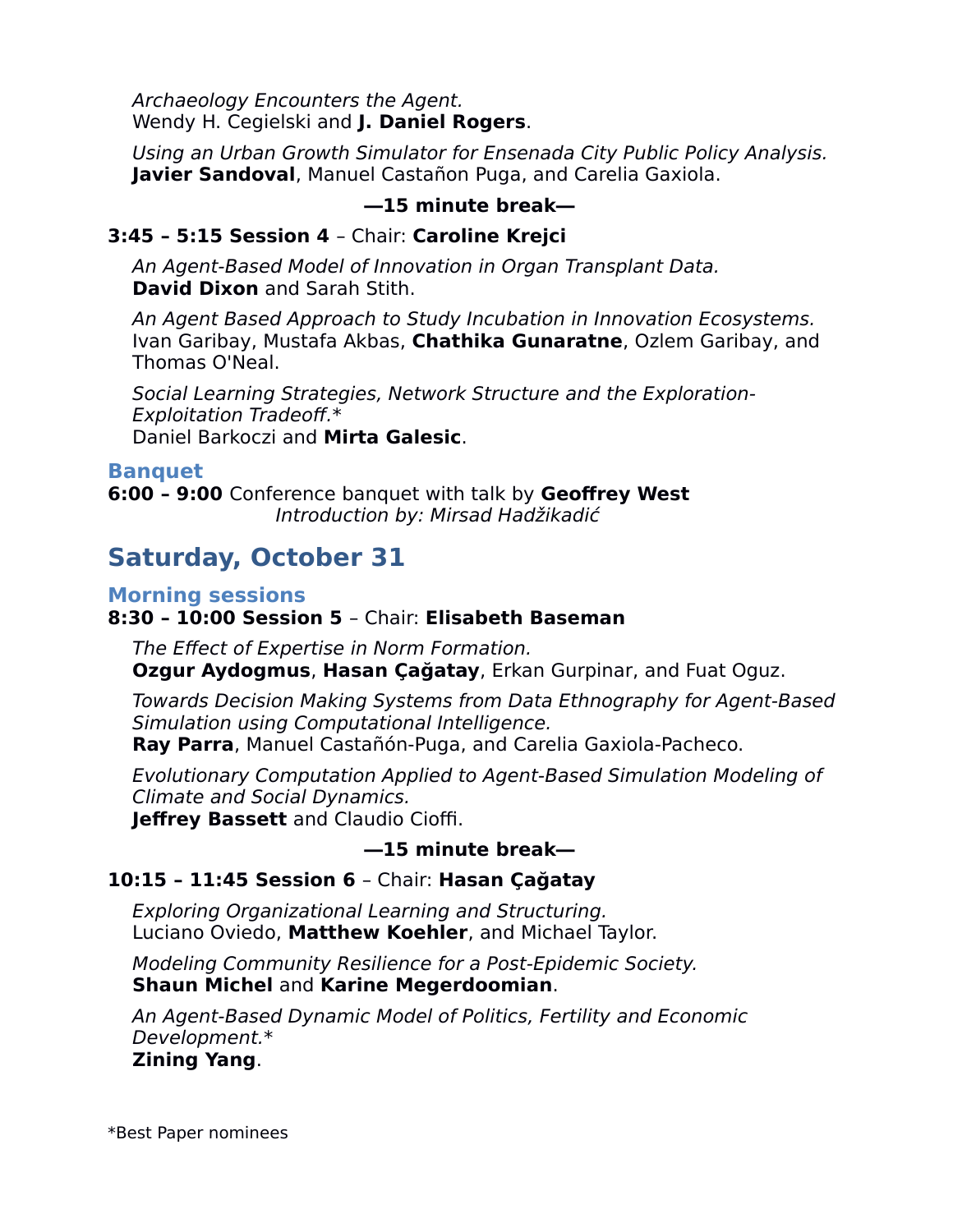# **Lunch Break**

## **12:00 – 1:30 Lunch on your own in Santa Fe**

**Afternoon sessions** 

## **1:45 – 3:15 Session 7** – Chair: **Mirsad Hadžikadić**

Political Speech: Poem, Preaching, Performance? A Pilot Computational Study.

**Russell Gonnering** and Julie Lein.

Collective Decision Making on Complex Landscapes.

Giuseppe Carbone and **Ilaria Giannoccaro**.

Modeling Competitive Beliefs on Social Network. **William Leibzon**.

# **―15 minute break―**

# **3:30 – 5:00 Session 8** – Chair: **Dave Dixon**

Optimizing Aggressiveness in Stock Trading Simulations. Zheyuan Su and **Mirsad Hadžikadić**.

Evaluating Producer Selection Policies in Intermediated Regional Food Distribution Systems: An Agent-Based Approach.\* **Caroline Krejci**, Richard Stone, Michael Dorneich, and Stephen Gilbert.

Predator-Prey Dynamics and the Red Queen Hypothesis: Putting Limits on the Evolutionary Arms Race.

**Ted Carmichael** and Mirsad Hadžikadić.

# **Poster Reception**

# **5:00 – 6:30 Reception with refreshments**

# **Sunday, November 1**

### **Morning session**

### **9:00 – 10:30 Session 9** – Chair: **Tim Gulden**

Modern Value Chains and the Organization of Agrarian Production. **Heath Henderson**.

An Agent-Based Model to Understand the Effect of Interactions Between Federal, State and Local Governance on the Distribution of Educational Resources.

### **Davoud Taghawi-Nejad**.

Towards an in silico Experimental Platform for Air Quality: Houston, TX as a Case Study.

**Bianica Pires**, Gizem Korkmaz, Katherine Ensor, David Higdon, Sallie Keller, Bryan Lewis and Aaron Schroeder.

# **Business Meeting**

**10:45 – 12:00 Society update and election of Treasurer**

# **12:00 Adjourn**

\*Best Paper nominees